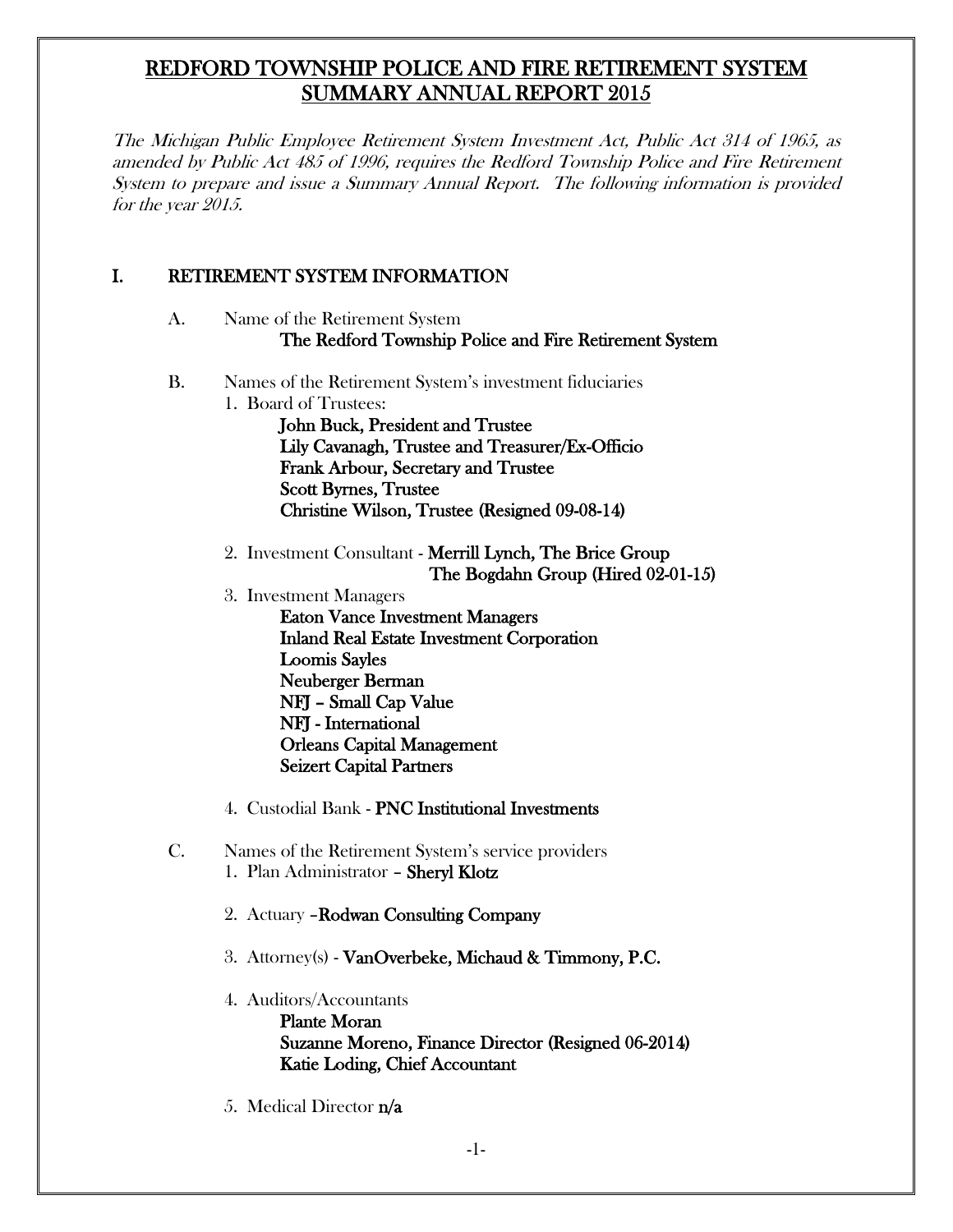#### II. ASSET/INVESTMENT INFORMATION

- A. Assets and Liabilities Assets = \$67,311,579 Liabilities = \$697,833 1. including changes in net plan assets on a plan-year basis: Net change (\$1,119,809)
- B. Investment Performance 1. net of fees on a rolling calendar year basis for the prior 1, 3, 5, 7 and 10 years  $1 - 7.30$ ;  $3 - 9.22$ ;  $5 - 7.66$ ;  $7 - 5.42$ ;  $10 - 5.95$ The reported returns are a combination of net and gross of fee returns for the investment managers; fee information for several of the investment managers was not available. Prior to 1/1/15 the returns were calculated by our prior consulting firm and we cannot attest to their methodology.
- C. Expenditures (GASB compliant)
	- 1. Administrative \$53,162
	- 2. Investment
		- a. including soft dollars (\$409,737)
	- 3. Professional Training/Education
		- a. including travel \$1,169

## III. ACTUARIAL INFORMATION

- A. Membership
	- 1. active members 90
	- 2. retirees/beneficiaries 165
	- 3. open/closed Plan Open
- B. Benefits
	- 1. average annual retirement allowance \$43,231
	- 2. total annual retirement allowances being paid \$7,133,186
- C. Contributions
	- 1. valuation payroll \$5,781,299
	- 2. employer's normal cost of benefits as a percentage of valuation payroll 22.94%
	- 3. employer's total contribution rate as a percentage of valuation payroll 74.74%
	- 4. weighted average of member contributions 0.51%
	- 5. confirmation that the Retirement System provides for the payment of the required employer contribution and that the Retirement System has received said required employer contribution: The Board of Trustees of the Redford Township Police and Fire Retirement System hereby confirms that the Retirement System provides for the payment of the required employer contribution and further confirms that the Retirement System received the required employer contribution on March 27, 2016 in the amount of \$3,963,149.
- D. Assumptions
	- 1. assumed rate of investment return 7.5%
	- 2. assumed rate of long-term wage inflation 4.5%